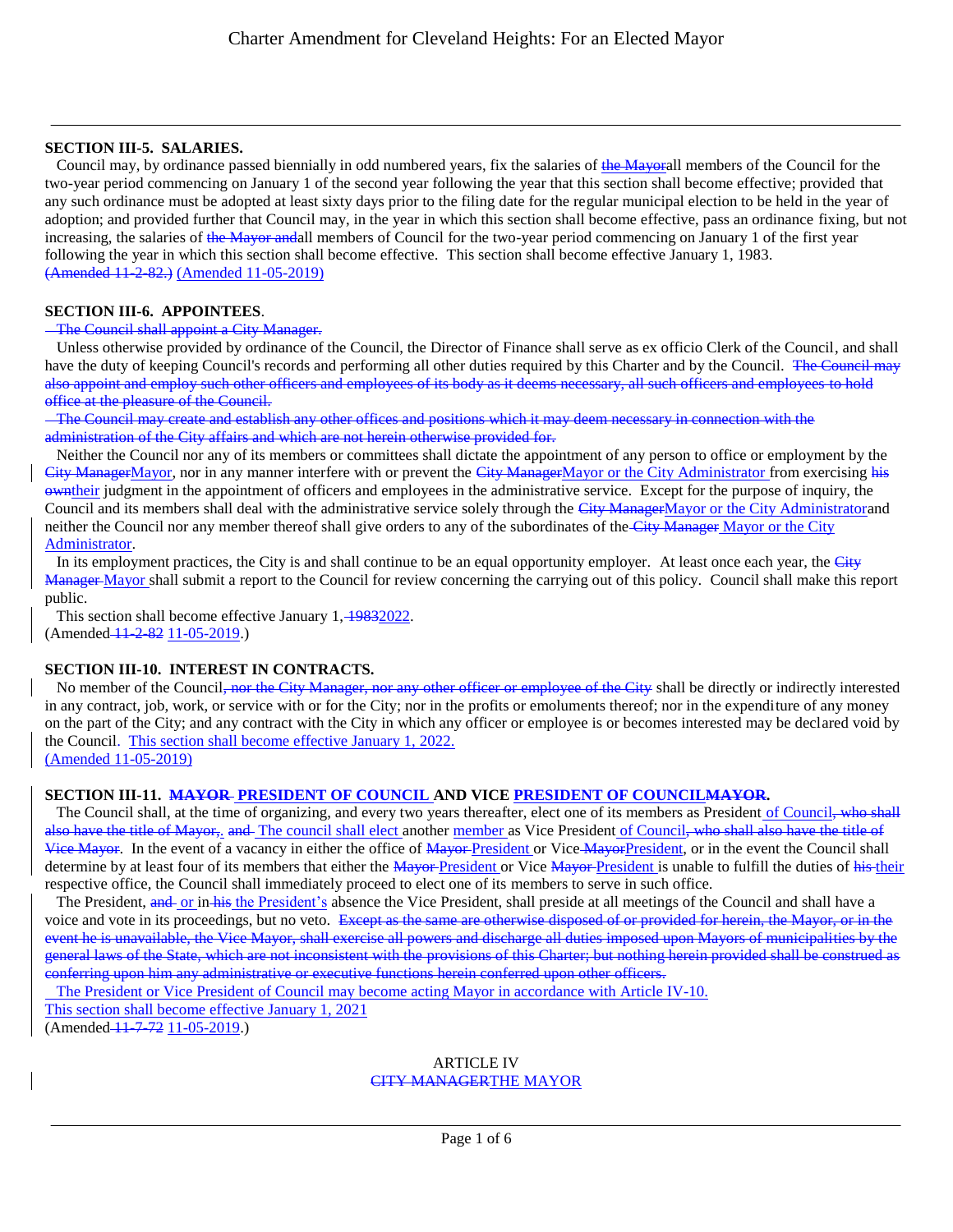### **SECTION IV-1. APPOINTMENT**.

 The City Manager shall be appointed by the Council to serve at the will of the Council, a majority of all the members of the Council being required for his appointment, suspension or removal. (Amended 11-7-72.)

#### **SECTION IV-2. RESIDENCE REQUIREMENTS.**

 The City Manager need not be a resident of the City at the time of his appointment, but shall reside therein during his tenure of office. (Amended 11-7-72.)

#### **SECTION IV-3. POWERS AND DUTIES.**

 The City Manager shall be the chief administrative officer of the City, and shall be responsible to the Council for the proper administration of all the affairs of the City and the enforcement of all the laws and ordinances, except as herein otherwise provided; and to that end he shall have authority to appoint and remove all other administrative officers and employees, except as otherwise provided herein. He shall attend all meetings of the Council, with the right to participate in its discussions, but without the right to vote; and he shall attend meetings of any committee of the Council when so required by such committee. He shall prepare and submit to the Council the annual budget, after receiving estimates made by the directors of the several departments, and shall perform such other duties as may be prescribed by this Charter or by the ordinances or resolutions of the Council.

#### **SECTION IV-4. VICE MANAGER.**

 The City Manager shall appoint a qualified City administrative officer as Vice Manager to exercise the powers and perform the duties of the City Manager during his temporary absence or disability. The City Manager shall certify such appointment in writing to the Council. (Amended 11-7-72.)

### **SECTION IV-5. ACTING CITY MANAGER**.

 If the Council suspends the City Manager or there is a vacancy in the office of the City Manager the Council may appoint an Acting City Manager to serve until such suspension ceases or until another City Manager is appointed and qualified. The Council may suspend or remove an Acting City Manager at any time.

(Amended 11-7-72.)

## **SECTION IV-1. TERM.**

The term of the Mayor shall begin the first day of January next following the election of the Mayor. The Mayor shall serve for a term of four years, unless removed from, recalled from, or disqualified for the office of Mayor, at which time the Mayor's successor is chosen and qualified. The initial election of the Mayor shall occur at the regular municipal election occurring in the year 2021. This section shall become effective January 1, 2021.

(Amended 11-05-2019)

### **SECTION IV-2. QUALIFICATIONS**.

To serve as Mayor a person must have resided and been an elector in the City of Cleveland Heights for at least eighteen months immediately preceding that election, and must continue to be a resident and elector of the City while holding office. The Mayor shall serve the city on a full-time basis. No person shall be the Mayor who holds any employment with the City of Cleveland Heights, the Cleveland Heights-University Heights School District, or the East Cleveland School District, or who holds any elected public office other than that of precinct committee person or State Central committee person. While the Mayor's primary responsibility, time and attention is to be directed to the business of the city, holding the office of Mayor does not necessarily preclude limited outside employment or other outside work by the person holding the office, provided that outside employment or work does not conflict or interfere with carrying out the duties assigned by this charter or general law, or otherwise violate any provision of this charter or general law. This section shall become effective January 1, 2021.

(Amended 11-05-2019)

## **SECTION IV-3. EXECUTIVE POWERS.**

The Mayor shall be the chief executive officer of the City, and shall maintain an office at the Cleveland Heights City Hall. The Mayor, together with a full-time qualified City Administrator, shall supervise the administration of the City's affairs, and shall exercise control over all departments and divisions. The Mayor shall appoint, promote, transfer, reduce or remove all officers and employees of the City, except members of Council, judges, and any other persons whose terms of office are fixed by this Charter or law. The Mayor shall be the chief conservator of the peace within the City, shall serve as Director of Public Safety, and shall see that all laws and ordinances are enforced therein. The Mayor shall be responsible for the preparation and submission to the Council of the annual estimate of receipts and expenditures, and appropriation measures, and shall at all times keep the Council fully advised as to the financial condition and needs of the City. The Mayor shall recommend to the Council such measures as the Mayor deems necessary or expedient. The Mayor shall see that all terms and conditions imposed in favor of this City or its inhabitants in any franchise or contract to which this City is a party are faithfully kept and performed. The Mayor shall execute on behalf of the City all contracts, conveyances, evidences of indebtedness and all other instruments to which the City is a party. The Mayor shall have custody of the seal of the City and shall affix it to all of the above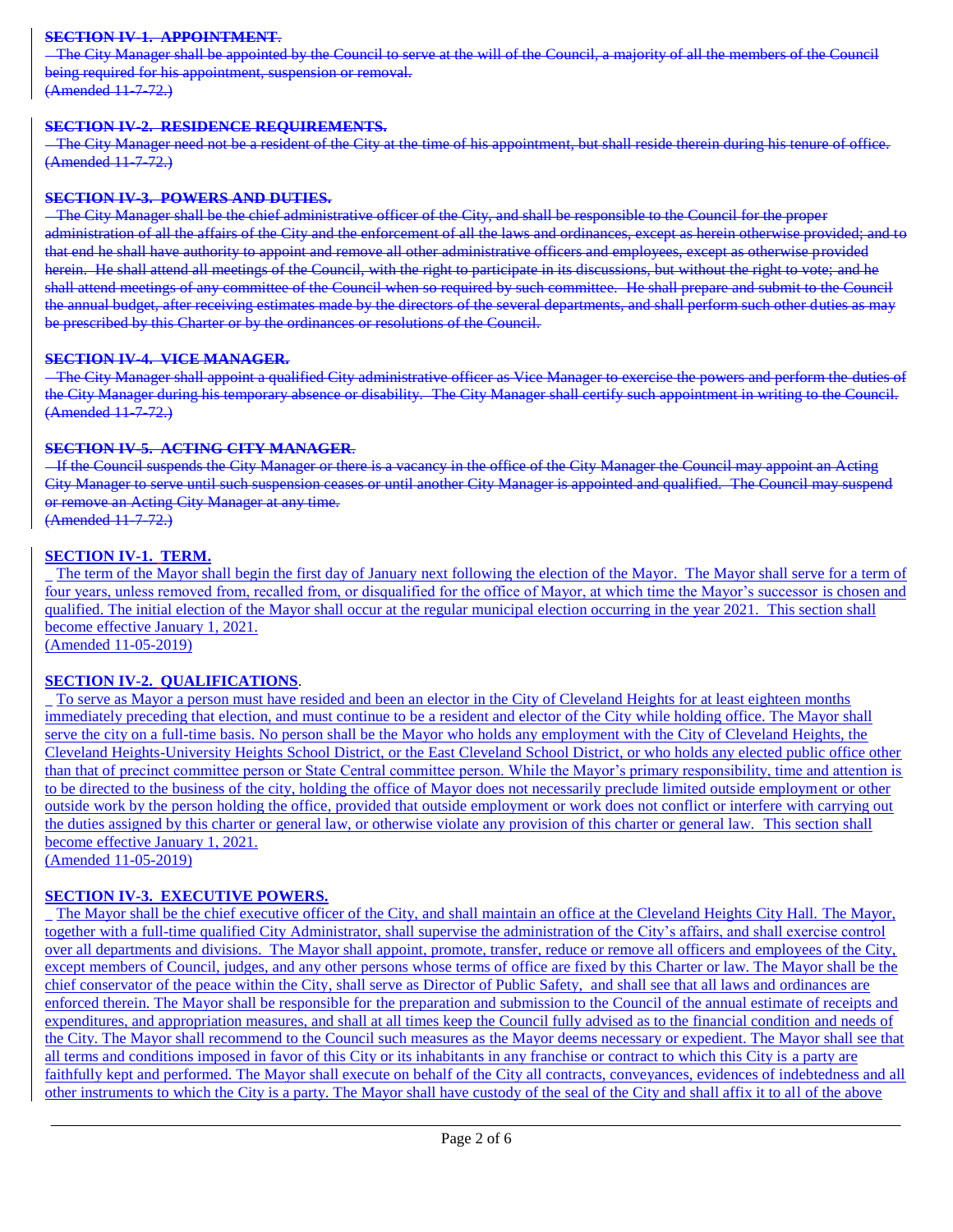mentioned documents, but the absence of the seal shall not affect the validity of any such document. The Mayor shall be recognized as the official and ceremonial head of the City government by all civil and governmental entities, and by the courts for the purpose of serving civil processes. This section shall become effective January 1, 2022. (Amended 11-05-2019)

# **SECTION IV-4. CITY ADMINISTRATOR.**

 The City Administrator shall be appointed by the Mayor on the basis of executive and administrative training and experience, subject to confirmation by a majority of members of Council, and shall serve at the pleasure of the Mayor.

 The City Administrator shall assist the Mayor in the operation of the Mayor's office and, subject to the Mayor's supervision and control, be responsible for the preparation of the annual budget for presentation to the Council, and supervise the administration of personnel policies and practices in all departments. The City Administrator shall render advice to the Mayor regarding appointment, promotion, transfer, reduction and removal of all City personnel. The City Administrator shall, subject to the supervision and control of the Mayor, establish reporting procedures, require the submission and review of progress reports and operating goals, and generally assist in the coordination of activities of all departments, division, boards, commissions, officers and employees of the City, except for the professional activities and responsibilities of the Law Department.

The City Administrator shall make periodic written reports to the Mayor and Council, not less often than semiannually, with such recommendations as the Mayor deems appropriate, concerning the administration of all departments, division, boards and commissions of the City, and their needs and requirements for the future.

 The City Administrator may serve as the Director of a department, and shall perform such other duties as may be required by the Mayor. This section shall become effective January 1, 2022.

(Amended 11-05-2019)

# **SECTION IV-5. LEGISLATIVE POWERS.**

 The Mayor may introduce ordinances and resolutions in the Council and may participate in all meetings of the Council, but shall have no vote therein.

 Every ordinance or resolution of the Council shall be signed by the Clerk of Council or two members of the Council and presented within five days of passage by the Council to the Mayor for consideration before it goes into effect. The Mayor may approve or disapprove the whole or any item of an ordinance appropriating money, but otherwise his approval or disapproval shall be addressed to the entire ordinance, item, or resolution. If the Mayor approves such ordinance, item, or resolution, the Mayor shall sign and file it with the Clerk of Council. If the Mayor disapproves such ordinance, item or resolution, the Mayor shall return it to the Clerk of Council together with a written statement of the Mayor's objections. Unless an ordinance, item, or resolution is filed with the Clerk of Council, by the Mayor, with written notice of disapproval within ten days after its passage by the Council, it shall take effect as though the Mayor had signed it. When the Mayor has disapproved an ordinance, item, or a resolution, as herein provided, the Council may, at its next regular meeting reconsider the ordinance, item, or resolution. If upon such reconsideration the ordinance, item, or resolution is approved by the votes of five or more of the members of the Council, it shall take effect notwithstanding the disapproval of the Mayor. This section shall become effective January 1, 2022.

(Amended 11-05-2019)

# **SECTION IV-6. JUDICIAL POWERS.**

 The Mayor shall have all the judicial powers granted by the general laws of Ohio to mayors of cities, unless and until other lawful provisions shall be made for the exercise of such powers. This section shall become effective January 1, 2022. (Amended 11-05-2019)

# **SECTION IV-7. SALARY.**

 Council shall set the salary of the Mayor for the two-year period commencing on January 1 of the second year following the year that this section shall become effective; provided that any such ordinance must be adopted at least sixty days prior to the filing date for the regular municipal election to be held in the year of adoption; and provided further that Council may, in the year in which this section shall become effective, pass an ordinance fixing the salary of the Mayor for the two-year period commencing on January 1 of the first year following the year in which this section shall become effective. The Mayor's salary shall be comparable with the salaries of mayors of other cities of similar size and market conditions. This section shall become effective January 1, 2021. (Amended 11-05-2019)

# **SECTION IV-8. INTEREST IN CONTRACTS.**

 The Mayor, or the City Administrator, or any other officer or employee of the City shall not be directly or indirectly interested in or have any financial gain from any contract, job, work, or service with or for the City; nor in the profits or emoluments thereof; nor in the expenditure of any money on the part of the City. Any contract with the City in which any officer or employee is or becomes interested may be declared void by the Council. This section shall become effective January 1, 2022. (Amended 11-05-2019)

# **SECTION IV-9. REMOVAL**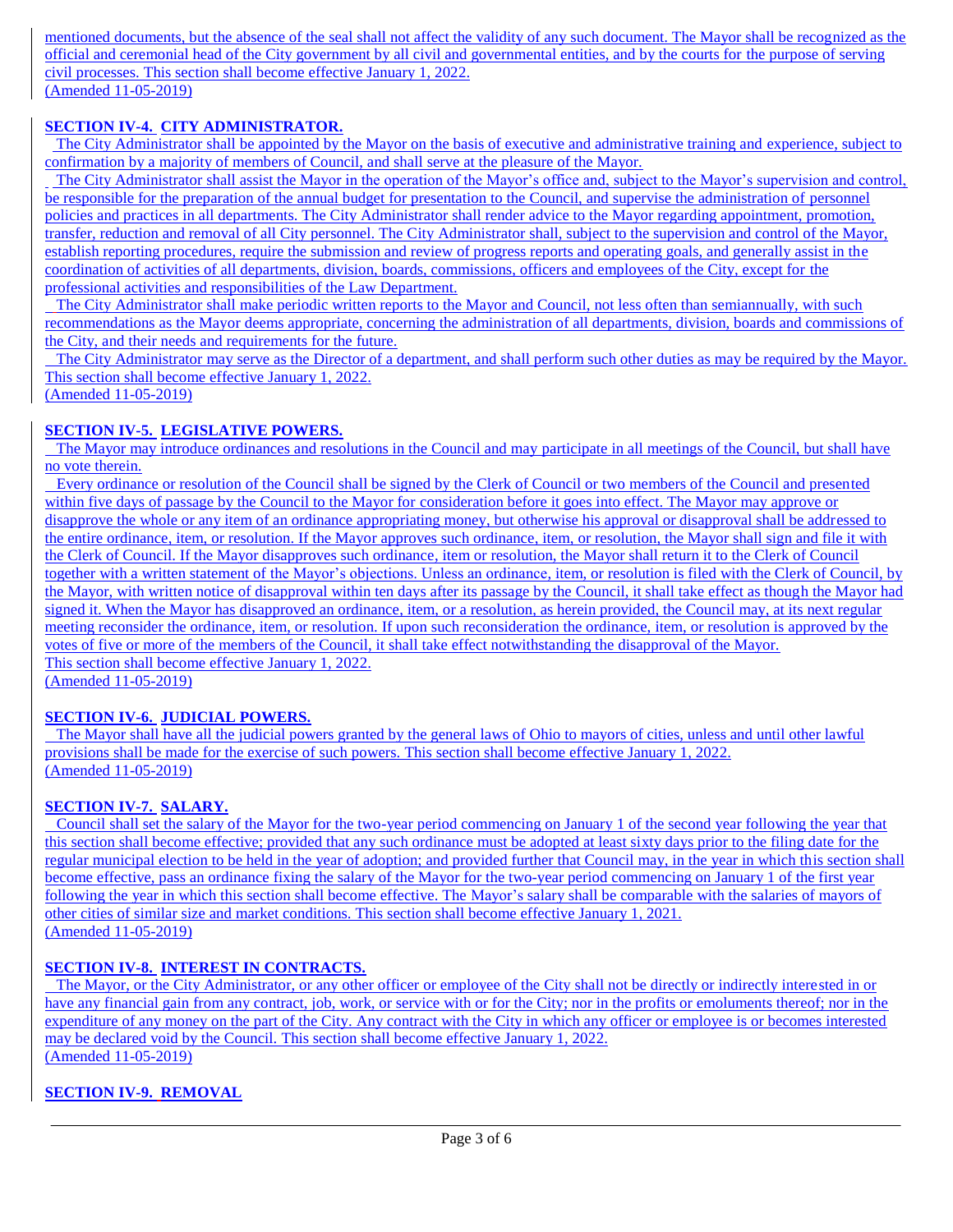If, at any time the Mayor shall cease to be qualified for the office, or shall be convicted of a felony, or shall be declared legally incompetent, the Mayor shall immediately forfeit office. This section shall become effective January 1, 2022. (Amended 11-05-2019)

# **SECTION IV-10. ABSENCE AND VACANCY.**

 When the Mayor is absent and inaccessible, or is unable for any reason to perform the duties of Mayor, the President of Council shall act as the Acting Mayor with the same powers and duties as the Mayor, but shall not thereby cease to be a member of Council. If the President of Council is unable to assume the duties of Acting Mayor, the person designated by ordinance or resolution of Council shall be the Acting Mayor.

 If the absence is deemed temporary, the Acting Mayor will continue to serve as Acting Mayor pending the return to duty of the Mayor. If the absence continues for more than sixty consecutive days, or in case of the death, disqualification, resignation or removal of the Mayor, the Council shall declare the office of the Mayor vacant, and the President of Council shall become Mayor, and shall cease to be a member of council. If the President of Council is unable to assume the duties of Mayor, the Vice President of Council shall become Mayor, and shall cease to be a member of council. If the President and Vice President are unable to assume the duties of Mayor, council shall elect from its members a Mayor, who will cease to be a member of Council. If none of the members of council are able to assume the duties of Mayor, the council shall appoint a Mayor.

 If a vacancy is declared, and the absence commenced 180 days or less before the next regularly scheduled November election for Mayor, the person filling the vacancy shall serve until the end of the unexpired term of the former Mayor. Otherwise, if a vacancy is declared, the person filling the vacancy shall serve only until the Mayor's successor is elected at the next November election, occurring more than 180 days after the absence commenced, such November election occurring in any calendar year. The successor Mayor shall serve for the unexpired term of the former Mayor.

This section shall become effective January 1, 2022.

(Amended 11-05-2019)

# **SECTION IV-11. RECALL.**

(a) The people reserve unto themselves the right to recall and remove the Mayor from office. The procedure to affect such recall or removal shall be as follows:

 A petition demanding that the question of removal of the Mayor be submitted to the electors shall contain a concise statement setting forth the basis for the recall and shall be signed by at least twenty-five percent of the electors of the City that voted in the most recent mayoral election.

When such a petition signed by the aforesaid required number of electors has been filed, the Clerk shall certify the same to the Council at the next regular meeting and shall furnish a copy thereof to the Mayor. The Council shall call an election upon the question of the removal of the Mayor unless within five days after the Mayor has been furnished a copy of such certification the Mayor tenders a written resignation to the Clerk.

(b) If a majority of the votes cast at such election on the question of removal of the Mayor are affirmative, the Mayor shall thereupon be deemed removed from office upon the certification of the official canvass of that election to the Council, and the vacancy of the office shall be filled according to the provisions of this Article.

This section shall become effective January 1, 2022. (Amended 11-05-2019)

# **SECTION V-1. DEPARTMENTS.**

 The following administrative departments are hereby established: (1) Department of Law; (2) Department of Finance; (3) Department of Planning & Development; (4) Department of Public Safety; (5) Department of Public Service Works; and (6)Department of Community Services; and (7) Department of Public Health Parks and Recreation.

The Council Mayor shall determine and prescribe the functions and duties of each department, and, by vote of five of its members, may create new departments, combine or abolish existing departments and establish temporary departments for special work.

The Mayor shall serve as Director of the Department of Public Safety without additional compensation.

This section shall become effective January 1, 2022.

(Amended 11-7-7206-2019.)

# **SECTION V-2. DIRECTORS.**

 There shall be a director of each department who shall have the supervision and control thereof, and who shall be appointed by, and shall be immediately responsible to the City Manager Mayorfor the administration of his each respective department. The City Manager's Mayor's appointment of the Director of Law, Director of Finance and Director of Planning shall be effective only upon the approval of a majority of the members of Council. The City Manager-Mayor may remove the director of any department without the approval of Council.

 The Director of Law shall be an attorney at law duly admitted to practice in the State of Ohio, and shall have been engaged in active practice of law continuously for a period of five years next preceding his appointment. The Director of Finance shall also have the title of City Auditor. Nothing herein shall be construed as preventing the same person from being director of more than one department. This section shall become effective January 1, 2022.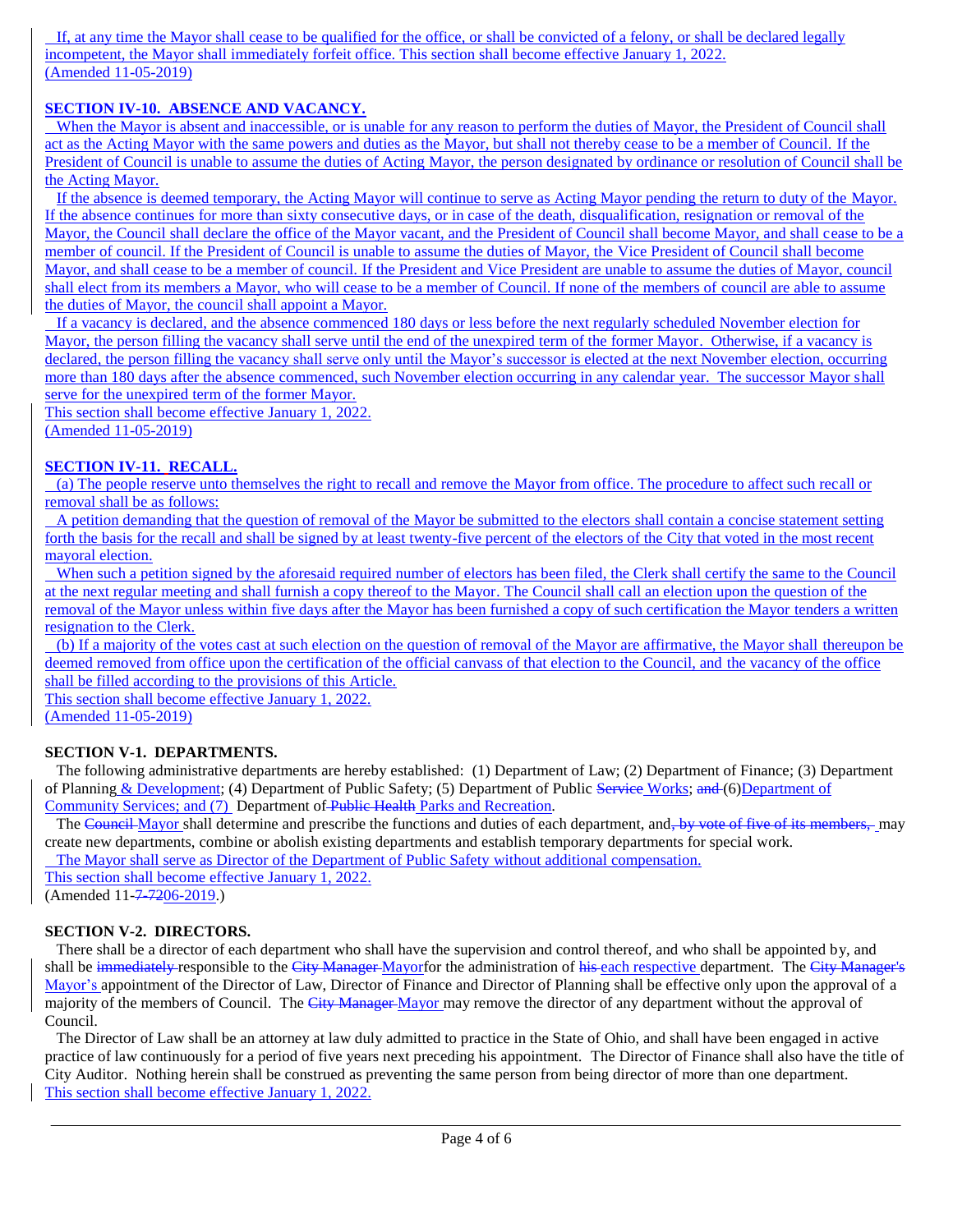# **SECTION V-3. CITY MANAGER MAYOR AS HEAD OF DEPARTMENTS.**

Excepting the Departments of Law, Finance, and Planning and Development, the Mayor or City Manager-Administrator as directed by the Mayor may be the director of each and every department of the City government unless otherwise provided by the Council. This section shall become effective January 1, 2022.

(Amended 11-7-7206-2019.)

## **SECTION VII-1. TIME OF HOLDING ELECTIONS.**

 The regular municipal election shall be held on the first Tuesday after the first Monday in November in the odd numbered years. Any matter which, by the terms of this Charter, may be submitted to the electors of the City at any special election, may be submitted at the time of a primary election or of a general election.

When there exists a vacancy in the office of the Mayor, an election for Mayor shall be held on the first Tuesday after the first Monday in November, occurring in any calendar year, and in accordance with the requirements specified in Article IV, section 10.

 In the event there are three or more certified candidates for the office of Mayor, a non-partisan primary election shall be held for that office in accordance to the laws of the State of Ohio on the second Tuesday after the first Monday in September, in the year that an election is the held for the office of Mayor. The names of the two candidates for Mayor receiving the highest number of votes in the nonpartisan primary election shall appear at the subsequent November election.

This section shall become effective January 1, 2021.

(Amended 11-05-2019.)

## **SECTION VII-2. BALLOTS.**

 The ballots used in all elections provided for in this Charter shall be paper ballots or mechanical or other devices for voting not inconsistent with the general election laws of the State of Ohio.

 The ballots used in all elections provided for in this Charter shall be without party marks or designations. The names of all candidates for any office shall be placed upon the same ballot and the names shall be rotated in the manner provided by the laws of the State of Ohio.

 The full names of all candidates shall be printed on the ballots. If two or more candidates for the same office have the same surname or surnames so similar as to be likely to cause confusion, their residence addresses shall be printed with their names on the ballot. (Amended 11-7-72.)

Write-in votes for Mayor in elections shall be permitted only if a duly nominated candidate cannot participate due to death or other disqualification, or if a candidate does not have an opponent, or if no candidate has been nominated.

 Declarations of candidacy for write-in candidates shall be made on standard forms provided by the county board of elections and submitted within a period of time prescribed by the general law of the state.

This section shall become effective January 1, 2021.

(Amended 11-05-2019.)

### **SECTION IX-1. BUDGET.**

The finances of the City shall always be conducted upon the budget system. The City ManagerMayor, with the assistance of the Director of Finance, shall furnish to the Council at such time prior to the first Monday in June of each year (or such other date as may from time to time be fixed by general law for the certifying of the budget of the Municipality, to the Budget Commissioners of the County or other similar officials having charge of taxation matters), as may be required by Council, an annual budget setting forth in itemized form an estimate stating the amount of money needed for the various departments in the Municipality for the succeeding calendar year, which shall be the fiscal year of the Municipality, and for each month thereof. Such annual budget shall set forth specifically such items as may be required by general law or by ordinance of the Council and the Council shall thereupon and within such time as may be prescribed by general law approve or revise such budget and submit the same to the County Budget Commissioners or similar officials. On or before the fifteenth day of November of each year, the City Manager-Mayorshall submit to the Council an estimate of the expenditures and revenues of the City departments for the ensuing year. This estimate shall be compiled from the detailed information obtained from the several departments, on uniform blanks to be furnished by the City Manager-Mayor and approved by the Council; and the Director of Finance shall assist the City Manager Mayor in the preparation of such information. Such information shall be furnished in detail for each department, and in such form as the City Council may from time to time require; and shall contain the recommendations of the City Manager Mayor as to the amounts to be appropriated, with the reasons therefor, in such detail as the Council may require. This section shall be effective January 1, 2022.

(Amended 11-05-2019)

### **SECTION IX-2. APPROPRIATION ORDINANCE.**

 Upon receipt of such estimate, the Council shall at once prepare an appropriation ordinance, in such manner as may be provided by general ordinance or resolution, using the City Manager's Mayor's estimate as a basis, and such appropriations shall not exceed the estimated revenues of the Municipality. This section shall be effective January 1, 2022. (Amended 11-05-2019)